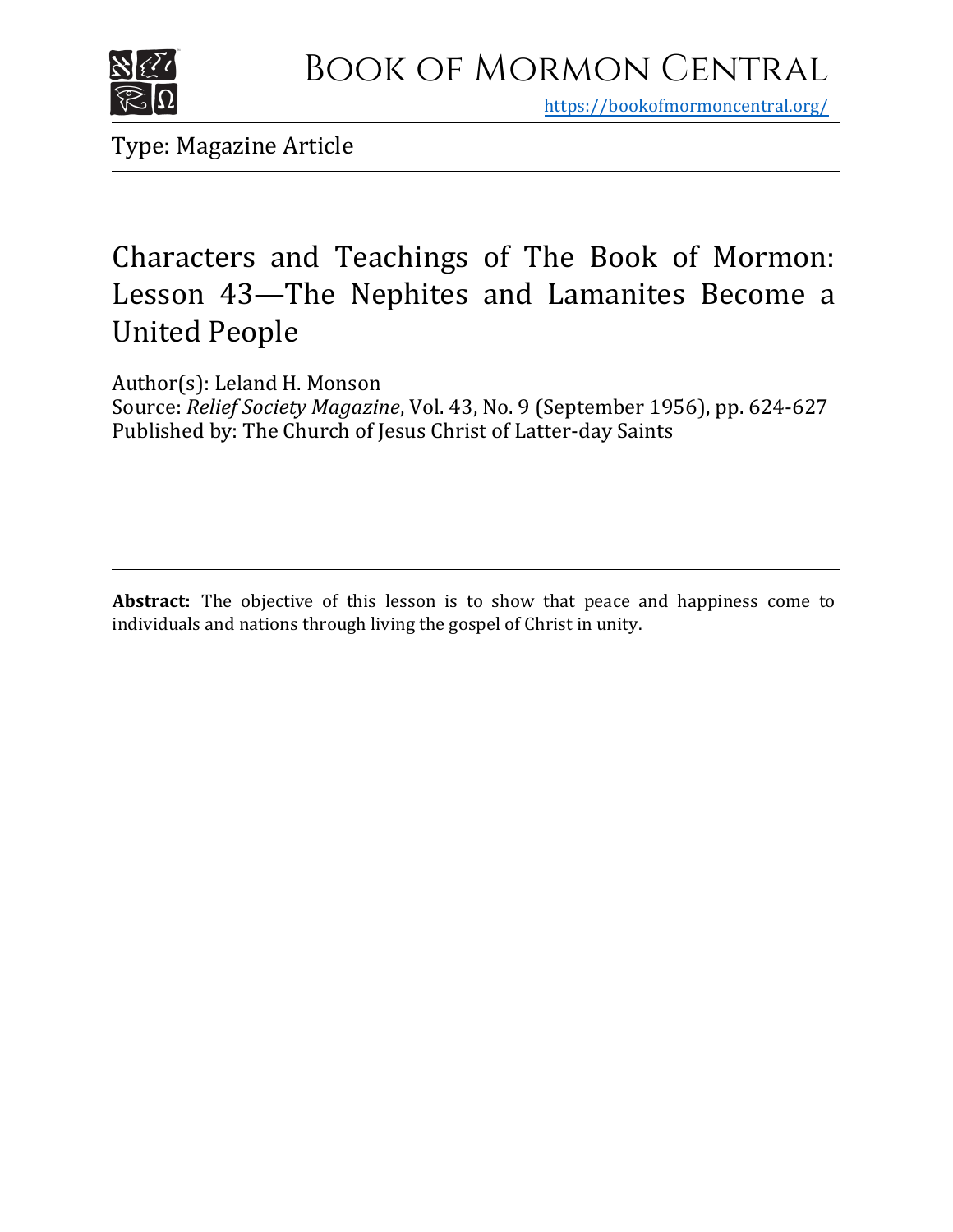

## *¿J'keology—*Characters and Teachings of The Book of Mormon

**Lesson 43—The Nephites and Lamanites Become a United People**

*Elder Leland H. Monson*

(Text: The Book of Mormon: Fourth Nephi)

For Tuesday, December 4, 1956

Objective: To show that peace and happiness come to individuals and nations through living the gospel of Christ in unity.

### *Church of Christ Flourishes*

JN Fourth Nephi, Mormon who abridged the Plates of Nephi as The Book of Mormon, which we know, summarizes in four pages the history of the Nephites and Lamanites from about  $35$  A.D. to  $321$  A.D., a period of about two hundred and eighty-six years. Details concerning their religious, social, and political life were eliminated. The original history of the period under discussion was written by four prophets: Nephi, son of the disciple Nephi; Amos, son of Nephi; Amos, son of Amos; and Ammaron, brother of Amos. Ammaron ". . . being constrained by the Holy Ghost . . ." (4 Nephi 48) hid all the sacred records ". . . up unto the Lord . . ." (4 Nephi 49).

### *All Things Had in Common*

Nephi, son of Nephi, one of the disciples of Christ, was historian from about  $34$  A.D. to  $111$  A.D., a period of about seventy-six years. It was a period of righteousness which resulted in peace and happiness among the Nephites and Lamanites, who became a united people. The ability to unite was a result of their having transformed their lives by living the gospel Jesus had taught them. "... Every man," wrote the historian, "did deal justly one with another. And they had all things common among them; therefore there were not rich and poor, bond and free, but they were all made free, and partakers of the heavenly gift" (4 Nephi 2-3).

It resulted in a period of great growth and development. The peo-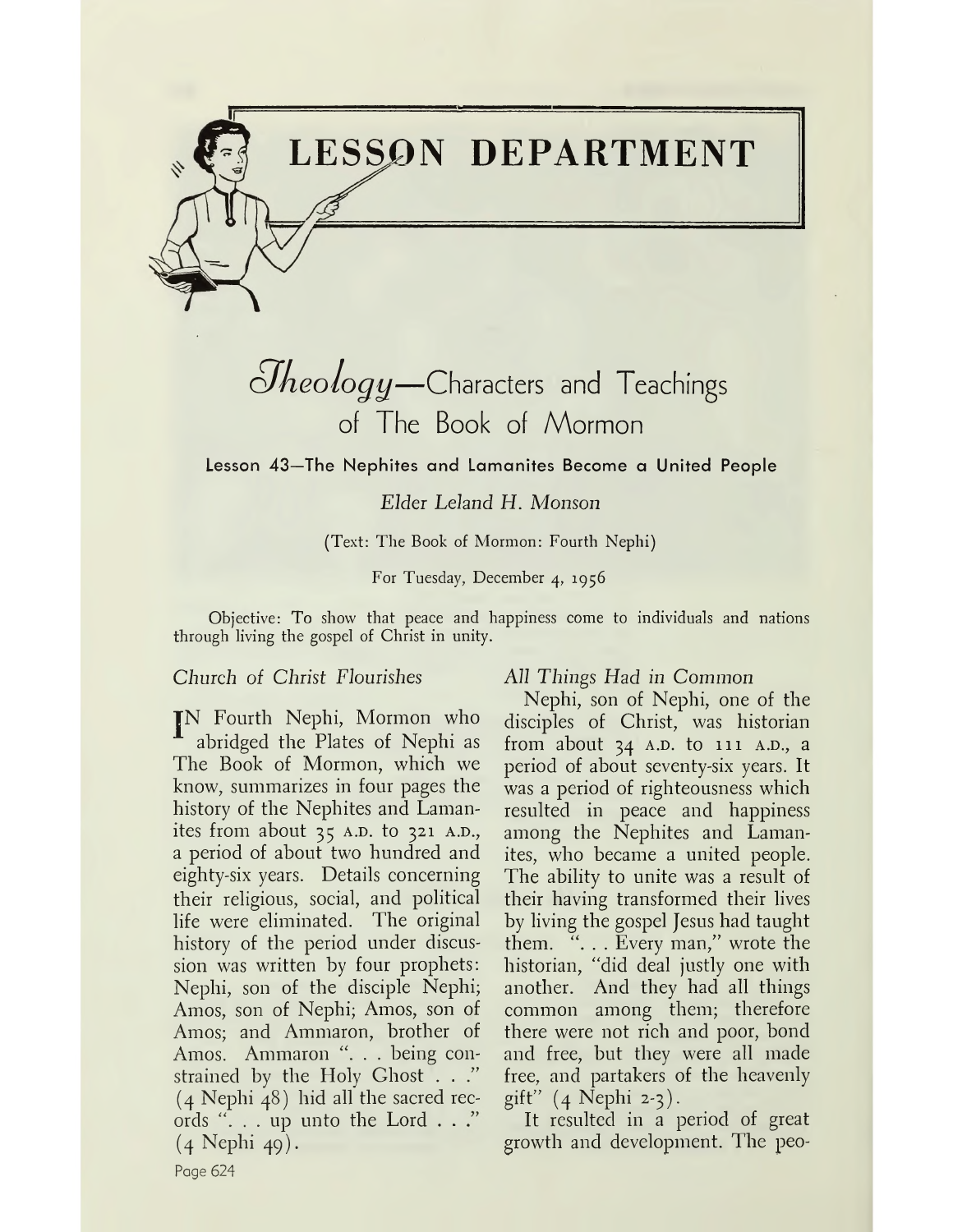#### **LESSON DEPARTMENT 625**

pie rebuilt many of the cites that had been destroyed at the time of the crucifixion of Jesus on the eastern hemisphere, including the great city of Zarahemla. They were not able to rebuild all of the cities, however, because some had been covered by water.  $\cdot \cdot$ . The people of Nephi did wax strong, and did multiply exceedingly fast, and became an exceedingly fair and delightsome people" (4 Nephi 10).

And they did not walk any more after the performances and ordinances of the law of Moses; but they did walk after the commandments which they had received from their Lord and their God, continuing in fasting and prayer, and in meeting together oft both to pray and to hear the word of the Lord (4 Nephi 12).

With a united people serving God by doing that which was just, the disciples of Jesus did many marvelous works; they healed the sick, raised the dead, made the lame to walk, the blind to see, and the deaf to hear, ". . . and in nothing did they work miracles save it were in the name of Jesus"  $(4$  Nephi 5).

### Two *Hundred Years of Righteousness*

When a hundred years had passed away,  $\ldots$  the disciples of Jesus, whom he had chosen, had all gone to the paradise of God, save it were the three who should tarry; and there were other disciples ordained in their stead  $\ldots$ " (4 Nephi 14).

Fourth Nephi, impressed with the blessings God had given his people, wrote:

And it came to pass that there was no contention in the land, because of the love of God which did dwell in the hearts of the people.

And there were no envyings, nor strifes, nor tumults, nor whoredoms, nor lyings, nor murders, nor any manner of lasciviousness; and surely there could not be a happier people among all the people who had been created by the hand of God.

There were no robbers, nor murderers, neither were there Lamanites, nor any manner of -ites; but they were in one, the children of Christ, and heirs to the kingdom of God.

And how blessed were they! For the Lord did bless them in all their doings; yea, even they were blessed and prospered until an hundred and ten years had passed away; and the first generation from Christ has passed away, and there was no contention in all the land  $(4 \text{ Nephi } 15.18)$ .

Amos, son of Nephi, in 111 A.D. became historian and kept the records in his father'<sup>s</sup> stead. He was historian for eighty-four years. Summarizing what Amos engraved on the plates of Nephi, Mormon wrote:

. . . and there was still peace in the land, save it were a small part of the people who had revolted from the church and taken upon them the name of Lamanites; therefore there began to be Lamanites again in the land (4 Nephi 20).

This is all we know about this great people during this period of time,  $111$  A.D. to  $104$  A.D.

## *Amos, Son of Amos,*

*Keeps the Record*

Upon the death of Amos in 194 A.D., his son Amos became the keeper of the record " $\dots$  and he [also] kept it upon the plates of Nephi"  $(4$  Nephi 19). During the one hundred and twelve years he served as historian  $(194 \t A.D.$  through  $305$  $A.D.$ )  $\ldots$  the people had multiplied, insomuch that they were spread upon all the face of the land,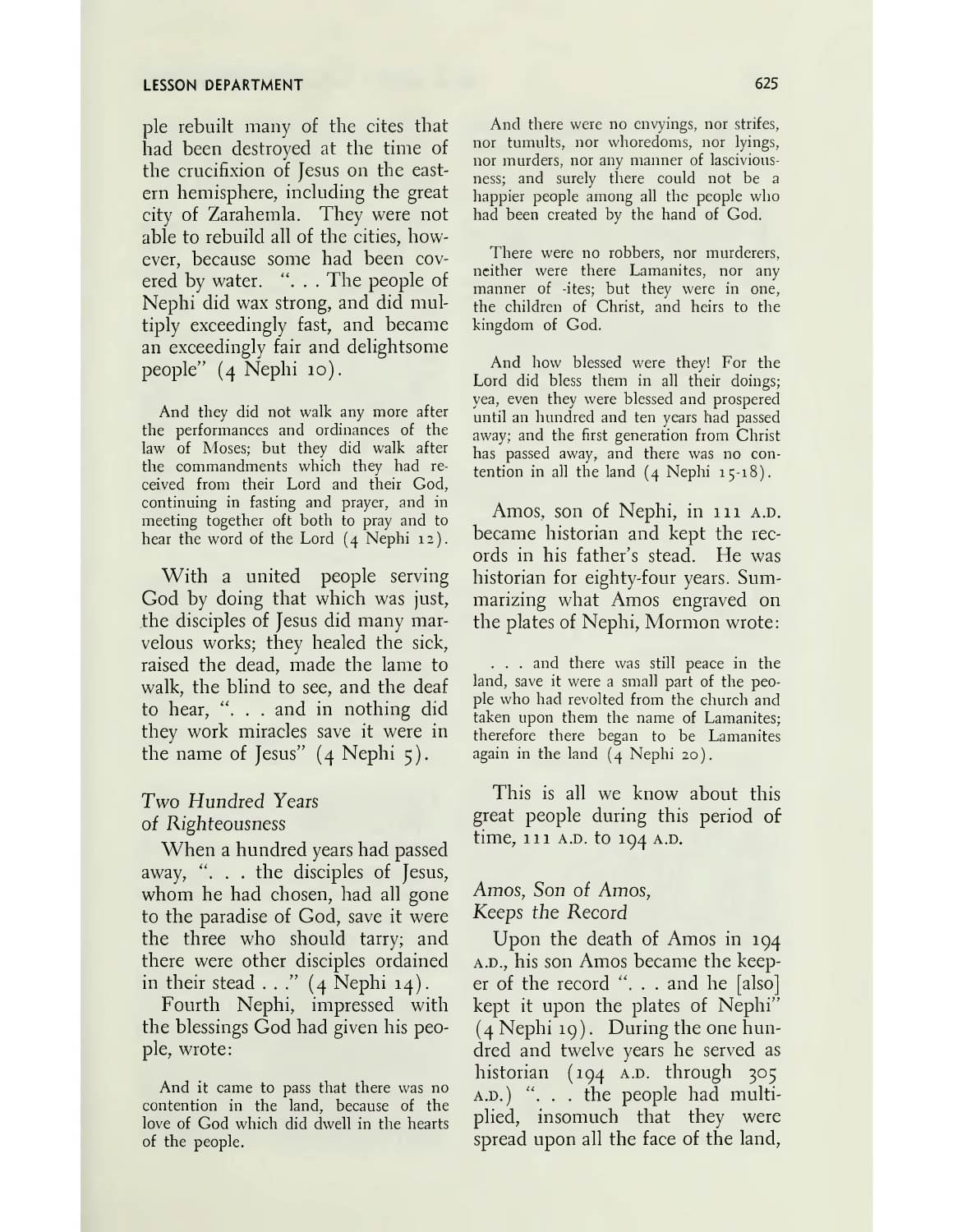and that they had become exceeding rich, because of their prosperity in Christ" (4 Nephi 23). But wickedness crept in among them in the form of pride, ". . . wearing of costly apparel, and all manner of fine pearls, and the fine things of the world"  $(4 \text{ Nephi } 24)$ . From this time of wickedness they ceased to have their goods in common and they divided into classes. Some of the people denied the true church of Christ and built up other churches, ". . . to get gain . . ." (4 Nephi 26). Members of the iniquitous churches soon ". . . did persecute the true church of Christ, because of their humility and their belief in Christ; and they did despise them because of the many miracles which were wrought among them"  $(4$  Nephi 29). They threw the disciples into prisons, into furnaces of fire, and into dens of wild beasts, but the disciples, "... by the power of the word of God, which was in them  $\dots$ " (4 Nephi 30) came forth unharmed.

## Degeneracy Among *Nephites*

Increasing wickedness among those who did not belong to the true Church of Christ led to a great division among the people in 231 A.D. The first group, the Nephites, included the Nephites, Jacobites, Josephites, and Zoramites. Among them were the "... three disciples of Jesus who should tarry . . ."  $(4 \text{ Nephi } 37)$ . The second group, those who rejected the Church of Christ were called Lamanites, Lemuelites, and Ishmaelites. ". . . They did not dwindle in unbelief, but they did wilfully rebel against the gospel of Christ . . ." (4 Nephi 38).

. . . And they were taught to hate the children of God, even as the Lanianites were taught to hate the children of Nephi from the beginning (4 Nephi 39).

They soon exceeded in number the Nephites and ". . . began again to- build up the secret oaths and combinations of Gadianton" (4 Nephi 42).

And the Nephites ". . . began to be proud in their hearts, because of their exceeding riches, and become vain like unto their brethren, the Lamanites" (4 Nephi 43), which brought to the disciples "... sorrow for the sins of the world" (4 Nephi 44). By 300 A.D. ". . . both the people of Nephi and the Lamanites had become exceeding wicked one like unto another" (4 Nephi 45).

The robbers of Gadianton flourished and ". . . spread over all the face of the land; and there were none that were righteous save it were the disciples of Jesus . . ." (4 Nephi 46). The people had gold in abundance, and "... did traffic in all manner of traffic" (4 Nephi 46).

## Ammaron, Keeper of *the Record*

It was at this time that Amos died and the record was given to his brother Ammaron. Ammaron, fifteen years later, constrained by the Holy Ghost, buried the records in Hill Shim and instructed Mormon concerning the plates.

During the two hundred and eighty-six years covering this period, the people experienced peace and prosperity and the Church flourished as long as they were living the commandments of the Lord and dealing justly with one another. Then they fell from the heights of